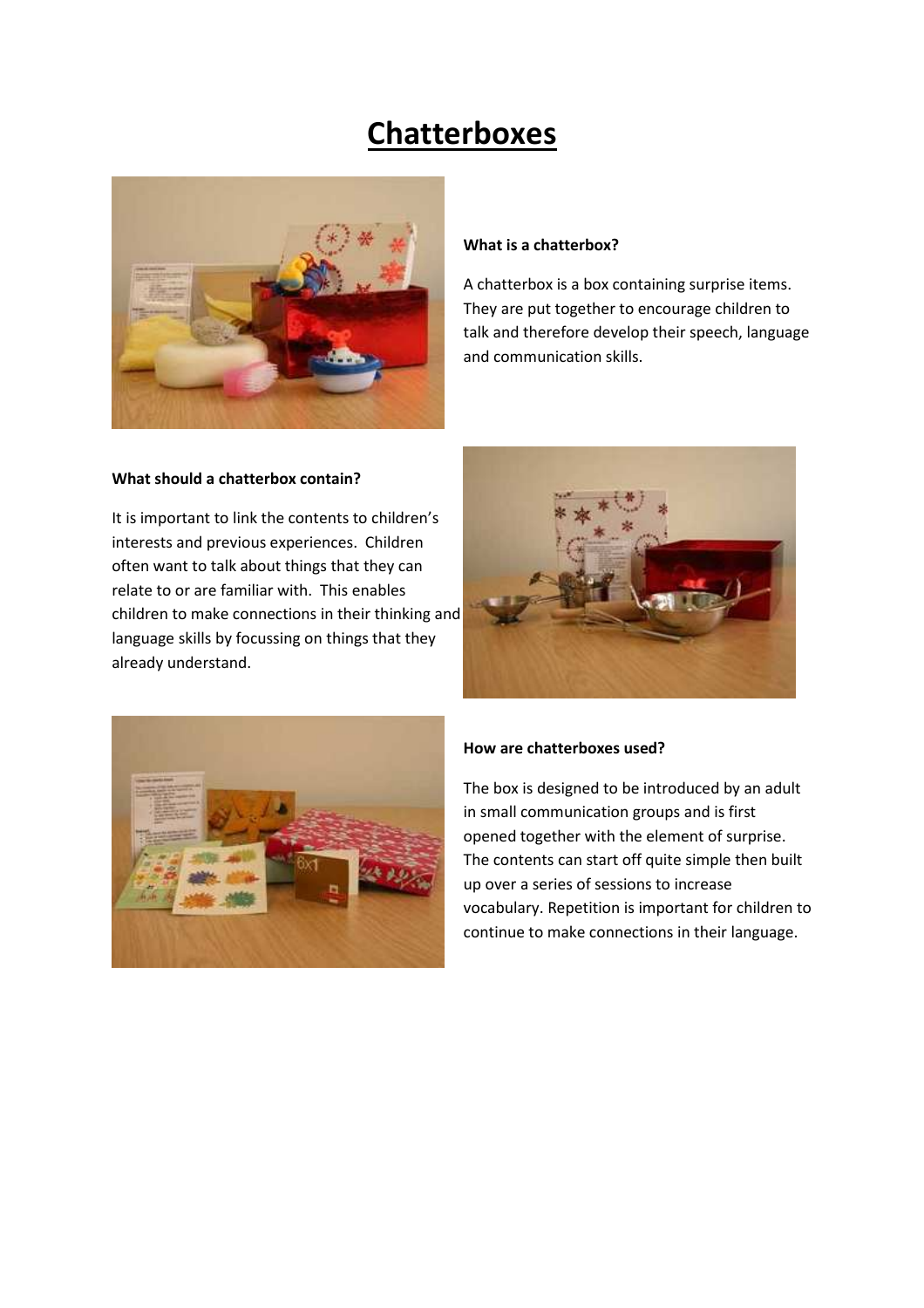#### **How can chatterboxes be developed?**

Once chatterboxes have been introduced and modelled, they can be used throughout the setting and sent home to parents as an activity for them to use with their child. Chatterbox prompts can be placed in the boxes to enable practitioners and parents to have ideas on how they can be used



Practitioners must remember the traffic light approach to developing speech, language and communication.

**RED** - stop - observe the child in play. **AMBER** - wait - what is the child doing - play should follow the child's lead. **GO** - respond to the child's play.

#### **Things to consider;**

- the importance of time for children to explore independently
- the ways in which the same resource can be used independently
- the importance of time for individual children, pairs and groups to investigate
- assumptions about the ways in which children will use the resources are not always correct

### **Chatter box prompts**

#### **Using the chatter boxes.**

The contents of this box are a surprise and is something simple to do together to stimulate talking together.

- Open the box together with your child.
- Take the items out and look at them together.
- Take time (10 or 15 minutes) to talk about the items together using the prompts below.

#### **Snails.**

- Look at the snails and talk about the differences.
- Look for snails in the garden.
- Watch a snail move along.
- Look closely at the shell, body and eyes.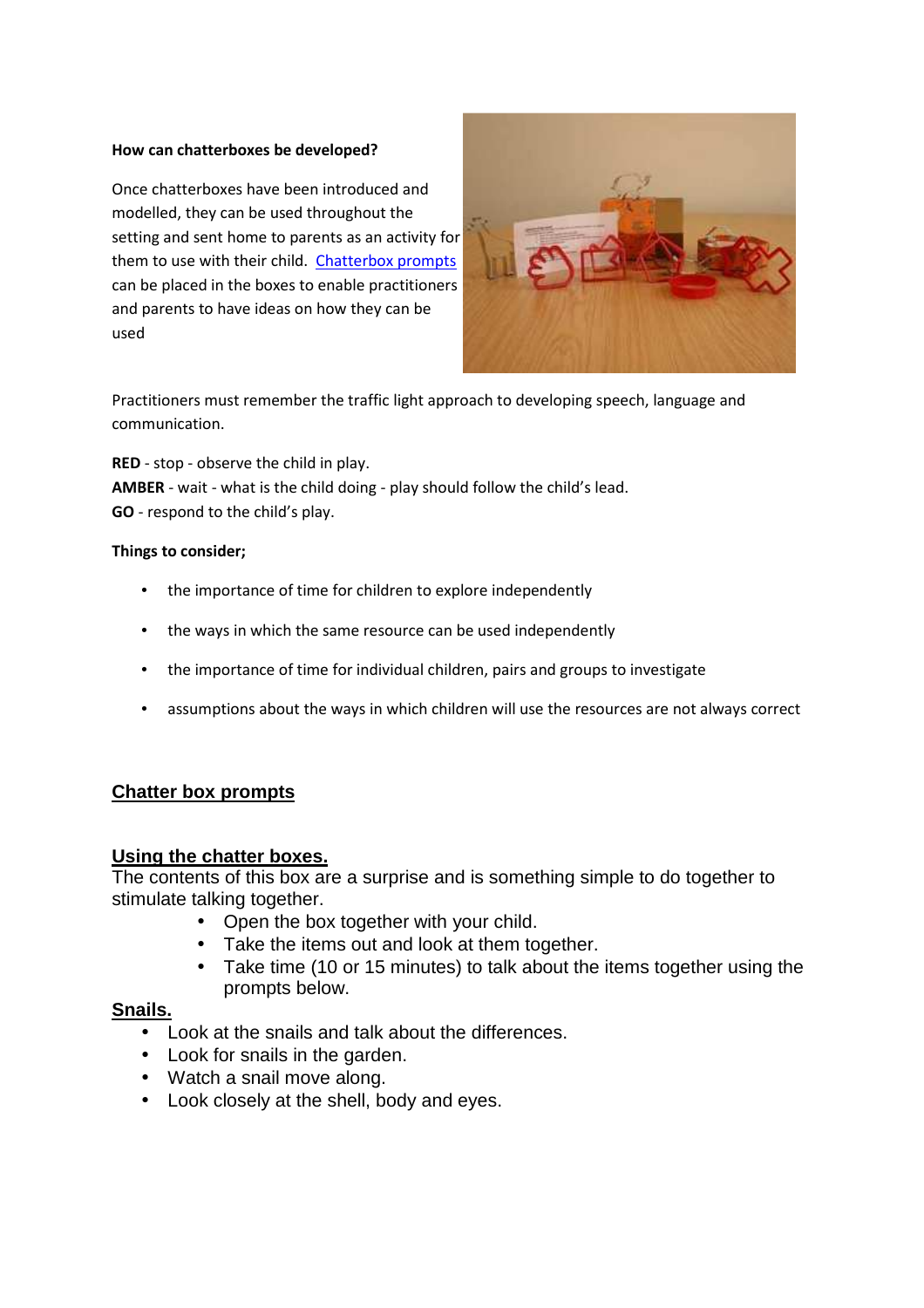## **Using the chatter boxes.**

The contents of this box are a surprise and is something simple to do together to stimulate talking together.

- Open the box together with your child.
- Take the items out and look at them together.
- Take time (10 or 15 minutes) to talk about the items together using the prompts below.

## **Bugs.**

- Share the book together.
- Find bugs in the garden.
- Look them up in the book.
- Draw/paint pictures of insects.

# **Using the chatter boxes.**

The contents of this box are a surprise and is something simple to do together to stimulate talking together.

- Open the box together with your child.
- Take the items out and look at them together.
- Take time (10 or 15 minutes) to talk about the items together using the prompts below.

### **Night time.**

- Find a place to drape material for a den.
- Stick the stars around.
- Sit in the den together.
- Use the torch to see.
- What does it remind you of?
- What else could be in there?

# **Using the chatter boxes.**

The contents of this box are a surprise and is something simple to do together to stimulate talking together.

- Open the box together with your child.
- Take the items out and look at them together.
- Take time (10 or 15 minutes) to talk about the items together using the prompts below.

# **Teeth.**

- Look at all your teeth.
- Why do we need to clean out teeth?
- Try brushing the big teeth.
- What foods are good for our teeth?
- What foods are bad for our teeth?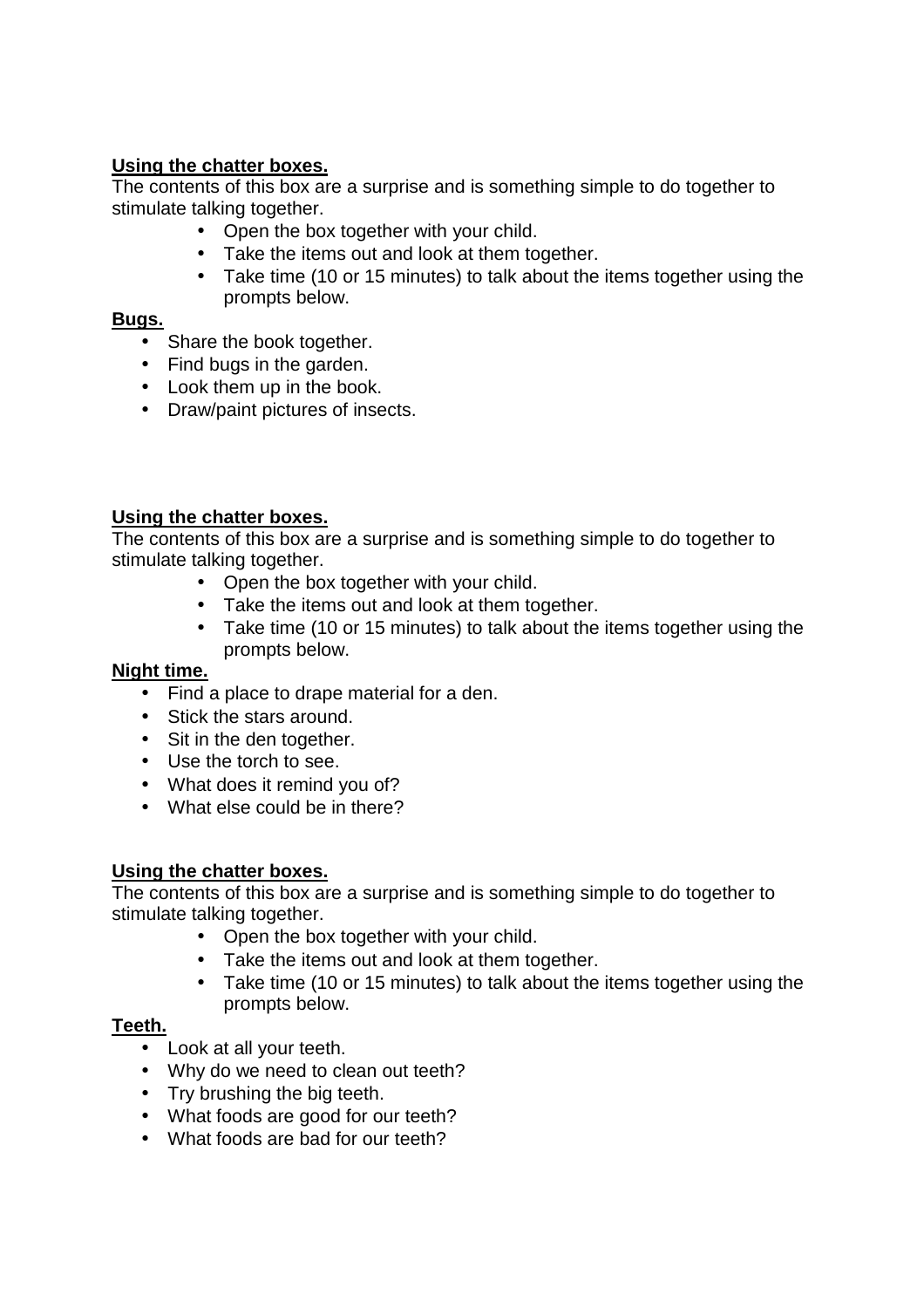## **Using the chatter boxes.**

The contents of this box are a surprise and is something simple to do together to stimulate talking together.

- Open the box together with your child.
- Take the items out and look at them together.
- Take time (10 or 15 minutes) to talk about the items together using the prompts below.

## **Postcard.**

- Talk about the picture on the front.
- Draw or write a message together.
- Talk about what happens when you post a letter.
- Post the letter.

## **Using the chatter boxes.**

The contents of this box are a surprise and is something simple to do together to stimulate talking together.

- Open the box together with your child.
- Take the items out and look at them together.
- Take time (10 or 15 minutes) to talk about the items together using the prompts below.

### **Interesting toast.**

- Talk about the shape of the cutters.
- Make some toast together.
- Use the cutters to cut the toast into shapes.
- Have breakfast together.
- Which shapes tasted the best?

### **Using the chatter boxes.**

The contents of this box are a surprise and is something simple to do together to stimulate talking together.

- Open the box together with your child.
- Take the items out and look at them together.
- Take time (10 or 15 minutes) to talk about the items together using the prompts below.

### **Ice cubes.**

- Talk about the shapes in the ice cube tray.
- Fill the tray with water and put in the freezer.
- Talk about water and how the freezer turns it into ice.
- Put the ice cubes in a drink at meal times and talk about what happens.